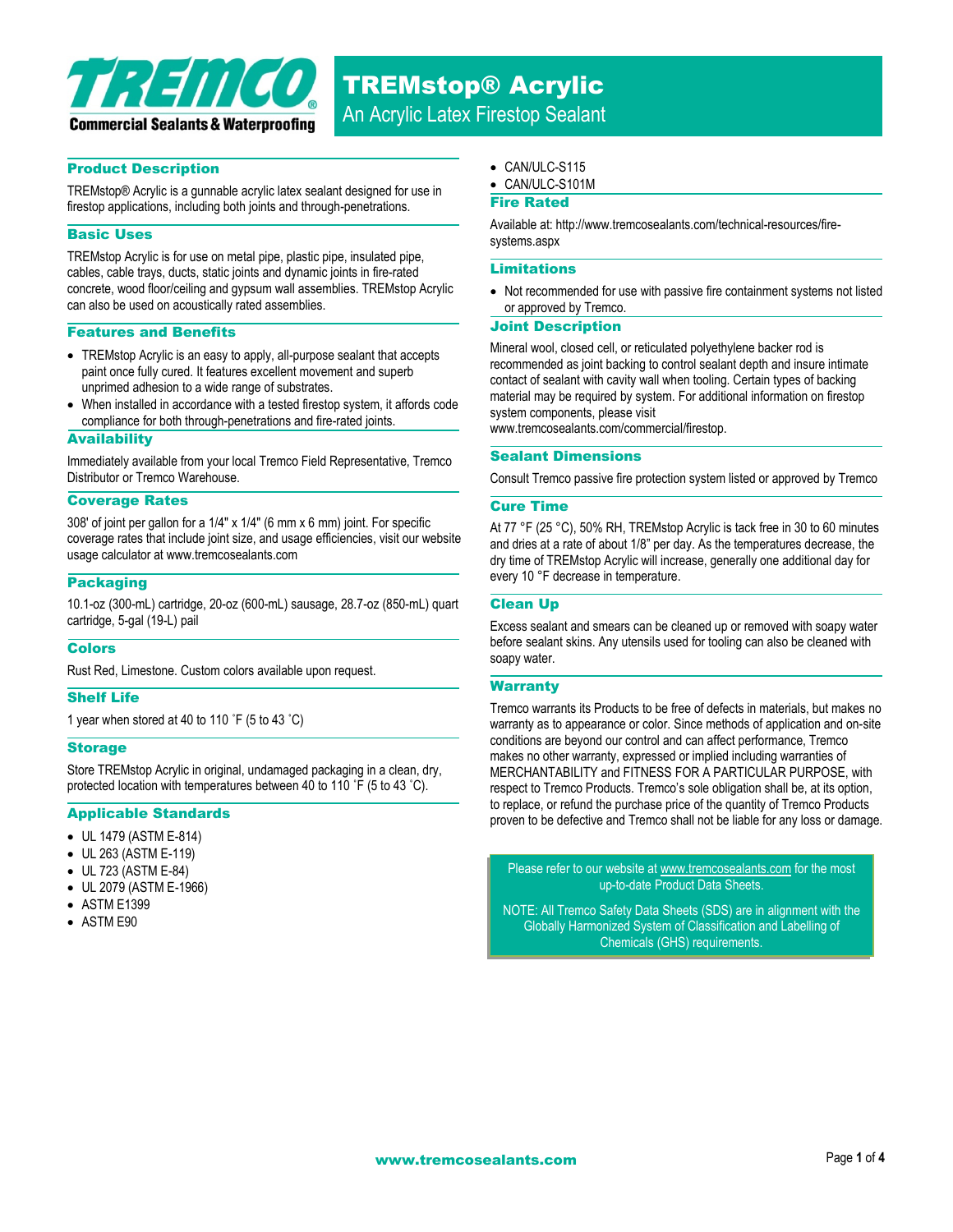#### TREMstop® Acrylic an Acrylic Latex Firestop Sealant

| <b>TYPICAL PHYSICAL PROPERTIES</b> |                                    |                                                            |
|------------------------------------|------------------------------------|------------------------------------------------------------|
| <b>PROPERTY</b>                    | <b>TEST METHOD</b>                 | <b>TYPICAL VALUES</b>                                      |
| Type                               |                                    | Single component Acrylic Latex sealant                     |
| Color                              |                                    | Rust Red, White, Limestone.                                |
| Solids                             |                                    | 65%                                                        |
| <b>Specific Gravity</b>            |                                    | 1.04                                                       |
| Application                        |                                    | gun-grade sealant, applied with typical caulking equipment |
| <b>VOC Content</b>                 |                                    | $35$ g/L                                                   |
| Flame Spread                       | ASTM E84                           | 15                                                         |
| Smoke Development                  | ASTM E84                           | $\mathbf{0}$                                               |
| Density                            |                                    | 1.04                                                       |
| <b>Movement Capability</b>         | ASTM C719 UL2079; class I, II, III | $+/- 33%$                                                  |
| Peel Strength                      | ASTM C794                          | 15 to 25; substrate dependent                              |
| pH                                 |                                    | 7 to 9                                                     |

## Commonly Used Tremco Systems

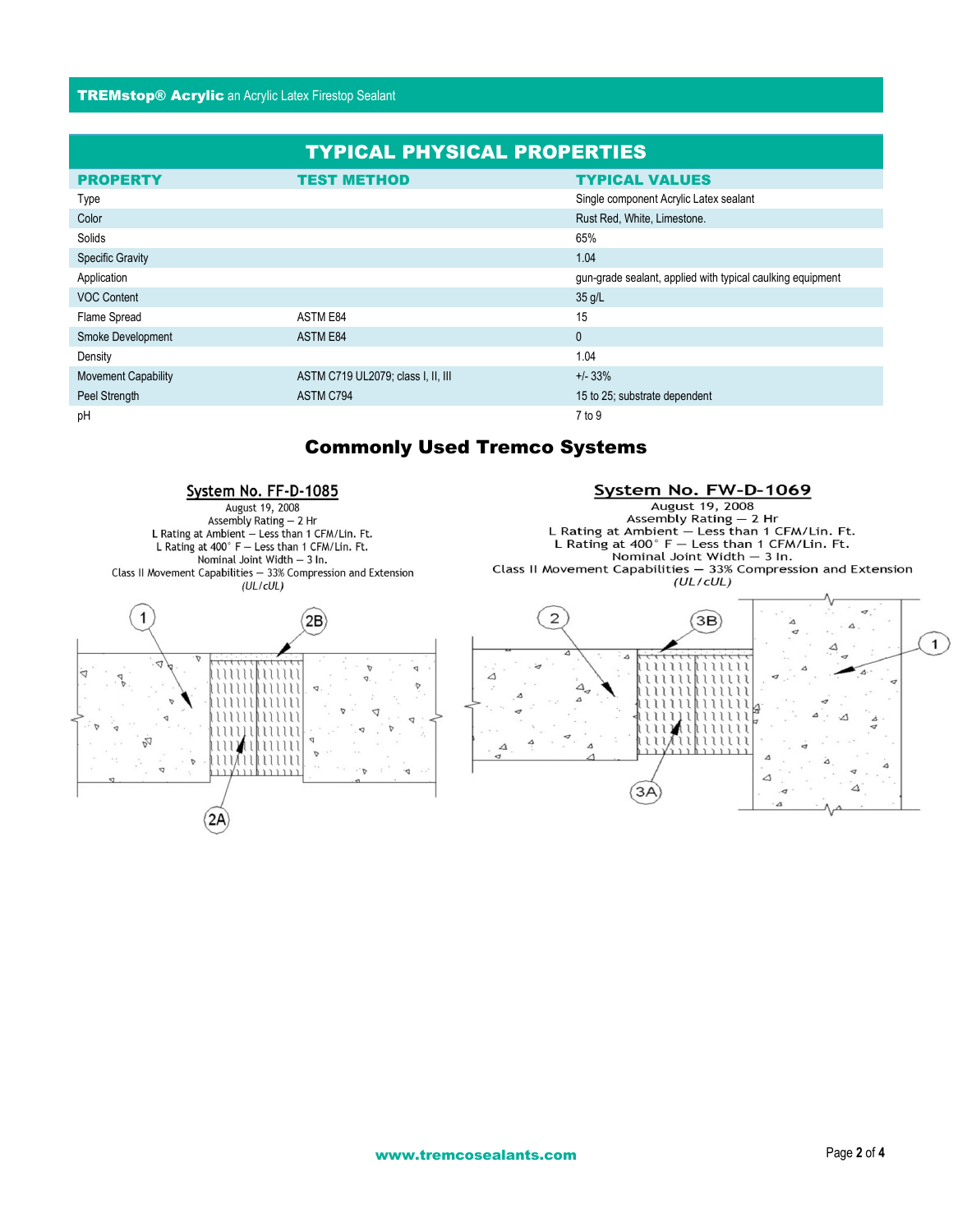# System No. HW-D-0016

Assembly Ratings - 1 and 2 Hr (See Item 2) Nominal Joint Width - 1 In. Class II and III Movement Capabilities - 25% Compression (See Item 2)  $(UL/cUL)$ 



### System No. HW-D-0017

March 12, 2004 Assembly Rating - 2 Hr Nominal Joint Width - 1 In. Class II and III Movement Capabilities - 25% Compression  $(UL/CUL)$ 



# System No. HW-D-0256

September 13, 2006 Assembly Ratings - 1 and 2 hr (See Items 2 and 3) Nominal Joint Width - 1/2 in. Class II and III movement capabilities -25 % compression or extension (See Items 2 and 3)